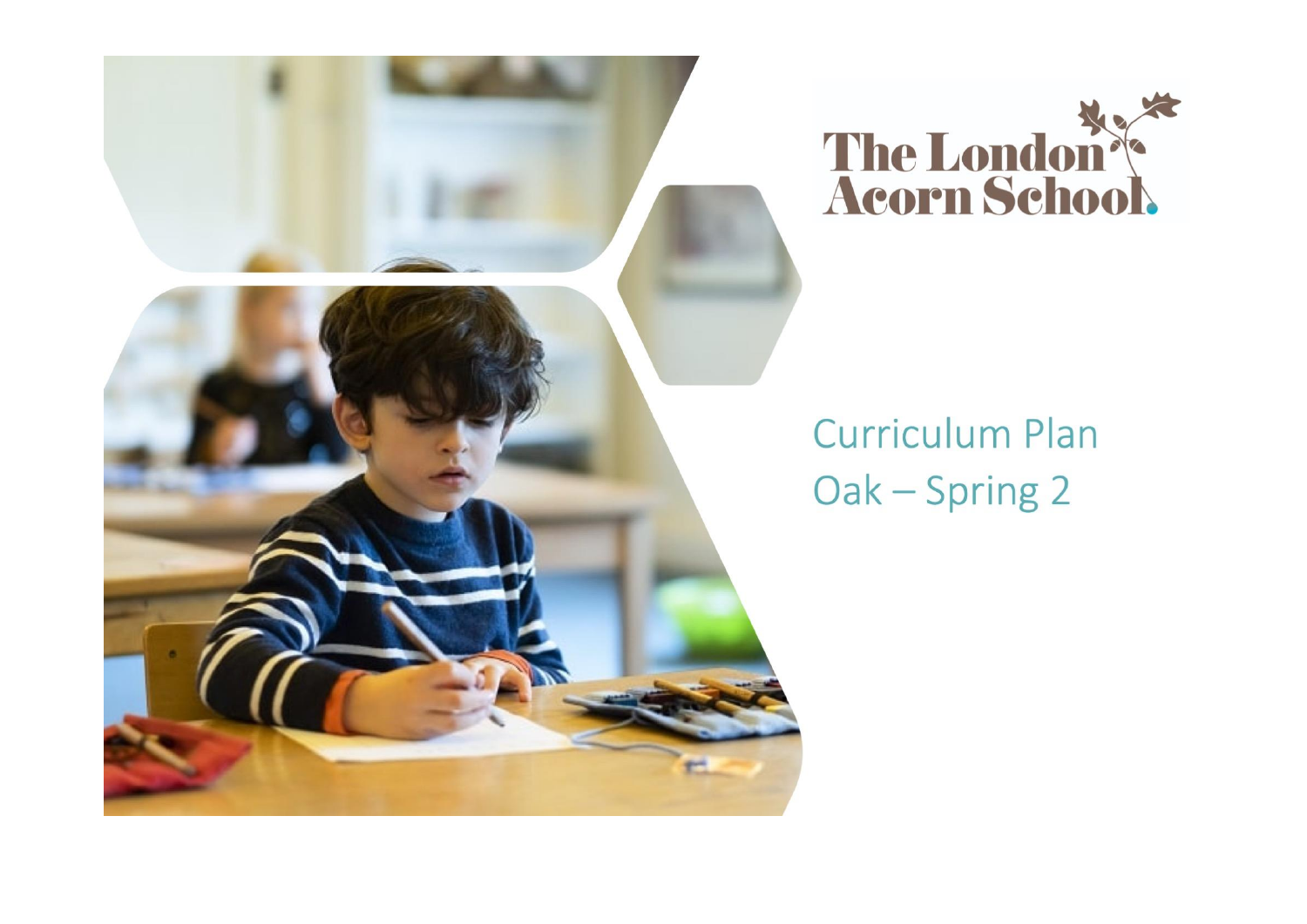## Programmes of Study



### Unit title: HEROES

#### Literacy Genres

Formal/Impersonal Writing: Babcock persuasive texts (2 weeks) Authors & Texts: Wonder, R.J. Palacio (3 weeks)

#### Reading Enhancements King of the Cloud Forest, Michael Morpurgo

| Literacy | <b>Writing for Purpose</b>                                            | <b>Maths</b> | Mental Addition and Subtraction                                    |
|----------|-----------------------------------------------------------------------|--------------|--------------------------------------------------------------------|
|          | Note Taking for Information Pieces                                    |              | Written Addition and Subtraction                                   |
|          | Information Pieces - Mountains Around the World                       |              | Solve addition and subtraction multi-step problems in              |
|          | Descriptive - Preparing to Reach the Summit                           |              | shopping contexts                                                  |
|          | Grammar                                                               |              | Add and subtract money using column addition and counting          |
|          | To conduct detailed language investigations through interviews,       |              | <b>up</b>                                                          |
|          | research and reading e.g. of proverbs, language change over           |              | Written Multiplication and Division                                |
|          | time, dialect, study of headlines                                     |              | Problem Solving, Reasoning and Algebra                             |
|          | To investigate connecting words and phrases:                          |              | <b>Statistics</b>                                                  |
|          | Collect examples from reading and thesauruses                         |              | Construct and interpret distance/time line graphs where            |
|          | Study how points are typically connected in different kinds of        |              | intermediate points have meaning, including conversion line graphs |
|          | text                                                                  |              | Understand pie charts are a way of representing data using         |
|          | Classify useful examples for different kinds of text $-$ for example, |              | percentages                                                        |
|          | by position (besides, nearby, by); sequence (firstly, secondly);      |              | Interpret and construct pie charts                                 |
|          | logic (therefore, so, consequently)                                   |              | Decimals, percentages and their equivalence to fractions           |
|          | Identify connectives which have multiple purposes (e.g. on,           |              | Add and subtract decimal numbers choosing an appropriate           |
|          | under, besides)                                                       |              | strategy                                                           |
|          | <b>Spelling</b>                                                       |              | Add decimal numbers with different numbers of places using         |
|          | -ie                                                                   |              | column addition                                                    |
|          | -cei                                                                  |              | Solve subtractions of decimal numbers with different numbers       |
|          | sc(s)                                                                 |              | of places (2-places) using counting up                             |
|          | $-O$                                                                  |              | Geometry: position and direction                                   |
|          | Comprehension                                                         |              | Number and place value                                             |
|          |                                                                       |              | Problem solving, reasoning and algebra                             |

**The London<sup>35</sup>**<br>**Acorn Schoo**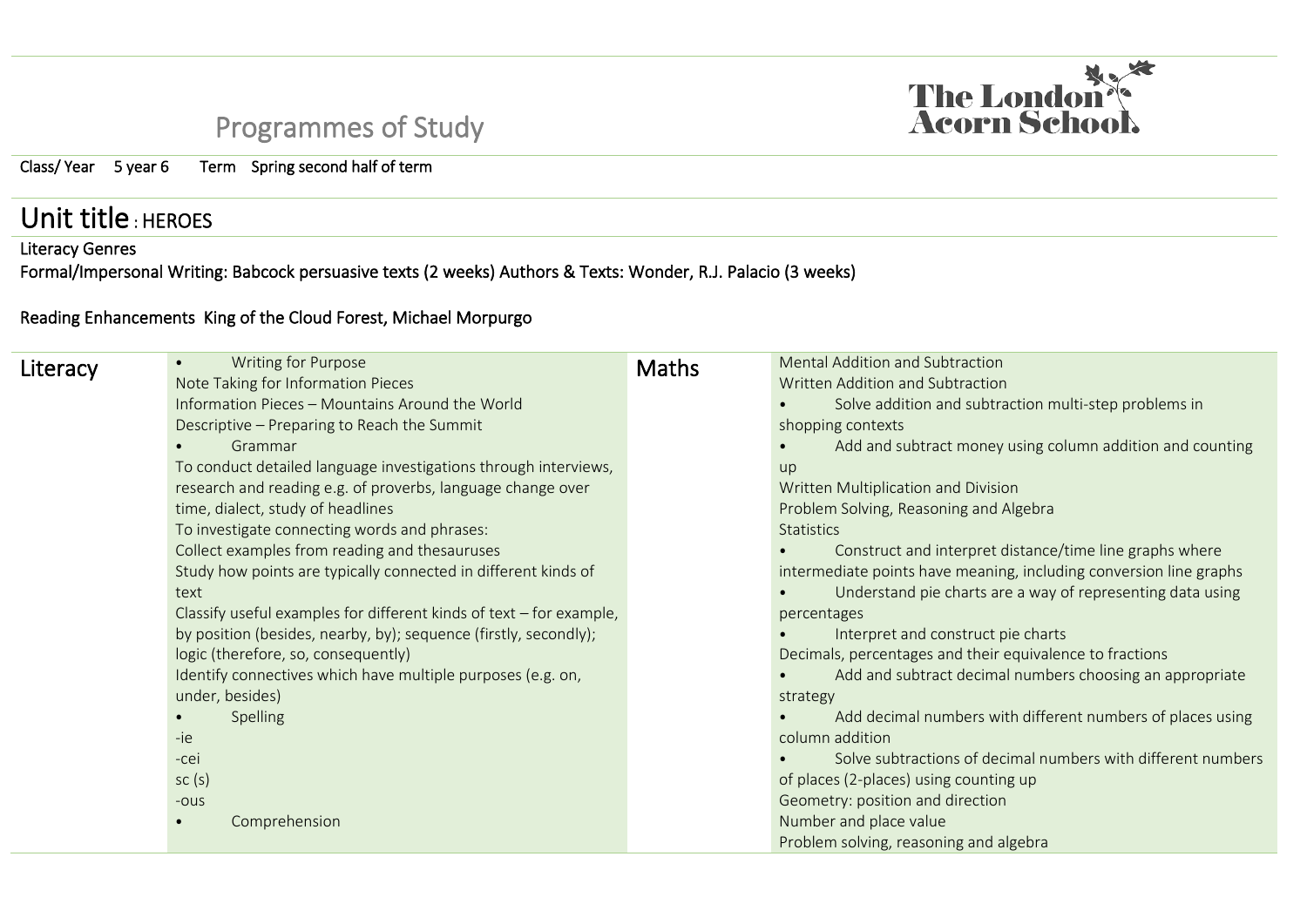|                             | (extend vocabulary; inference; predict; explain; retrieve;<br>summarise)<br><b>Strange But True: Animals</b><br><b>British Doorstep Wildlife</b><br><b>Nocturnal Animals</b>                                                                                                                                                                                                                 |                   | Use mathematical reasoning to investigate and solve problems<br>$\bullet$<br>Geometry: properties of shapes<br>Read and plot coordinates in all four quadrants<br>$\bullet$<br>Draw and translate simple polygons using coordinates and find<br>$\bullet$<br>missing coordinates for a vertex on a polygon<br>Draw and reflect simple polygons in both the x-axis and y-axis<br>using coordinates<br>Find unknown angles around a point, on a line, in a triangle or<br>vertically opposite and in polygons where diagonals intersect<br>Fractions, ratio and proportion<br>Calculate and understand the mean average |
|-----------------------------|----------------------------------------------------------------------------------------------------------------------------------------------------------------------------------------------------------------------------------------------------------------------------------------------------------------------------------------------------------------------------------------------|-------------------|-----------------------------------------------------------------------------------------------------------------------------------------------------------------------------------------------------------------------------------------------------------------------------------------------------------------------------------------------------------------------------------------------------------------------------------------------------------------------------------------------------------------------------------------------------------------------------------------------------------------------|
| Art                         | <b>DRAWING &amp; PAINTING</b><br>Animal Drawings - placing animals in action onto the habitats we<br>$\bullet$<br>have created in the first half term<br>Explore the use of curved lines and straight lines to create animal<br>gestures<br>Use scale and proportion to indicate distance and size<br>Use shading to create a realistic 3D effect                                            | <b>Humanities</b> | Studying Humans and Animals in Different Settings Around the World<br>Service Dogs (Buddy the Guide Dog - the first guide dog<br>training centre)<br>Pollinators and Farmers in the UK<br>Horses and Humans (How Do Horses Work with people around<br>the world - wild horses; service horses; therapy horses<br>How to Help a Hedgehog and Save a Polar Bear - exploring<br>animal conservation in a time of Global Warming                                                                                                                                                                                          |
| Relationships<br>and Health | Children will learn:<br>about government and parliament<br>recognise things appropriate to share and things that<br>$\bullet$<br>should not be shared on social media; rules around distributing<br>images<br>about how text and images in the media and on social media<br>can be manipulated or invented; strategies to evaluate the<br>reliability of sources and identify misinformation | Forest<br>School  | Observe lichens, fungi -simple plants, symbiosis. Make bender shelters,<br>bowline knot. Uses of forked branches for hooks, supports etc.<br>Woodland structure - 2D or 3D ground art version.<br>Pupils identify more fauna, consider needs of fauna and undertake<br>projects for these.<br>Use tools with more confidence, make simple knots.<br>Widen scientific vocabulary and work well as a class team.<br>Children expand their environmental awareness in terms of<br>conservation of the Morden Hall Park.<br>Children taken on leadership roles with Forest school days with<br>younger children           |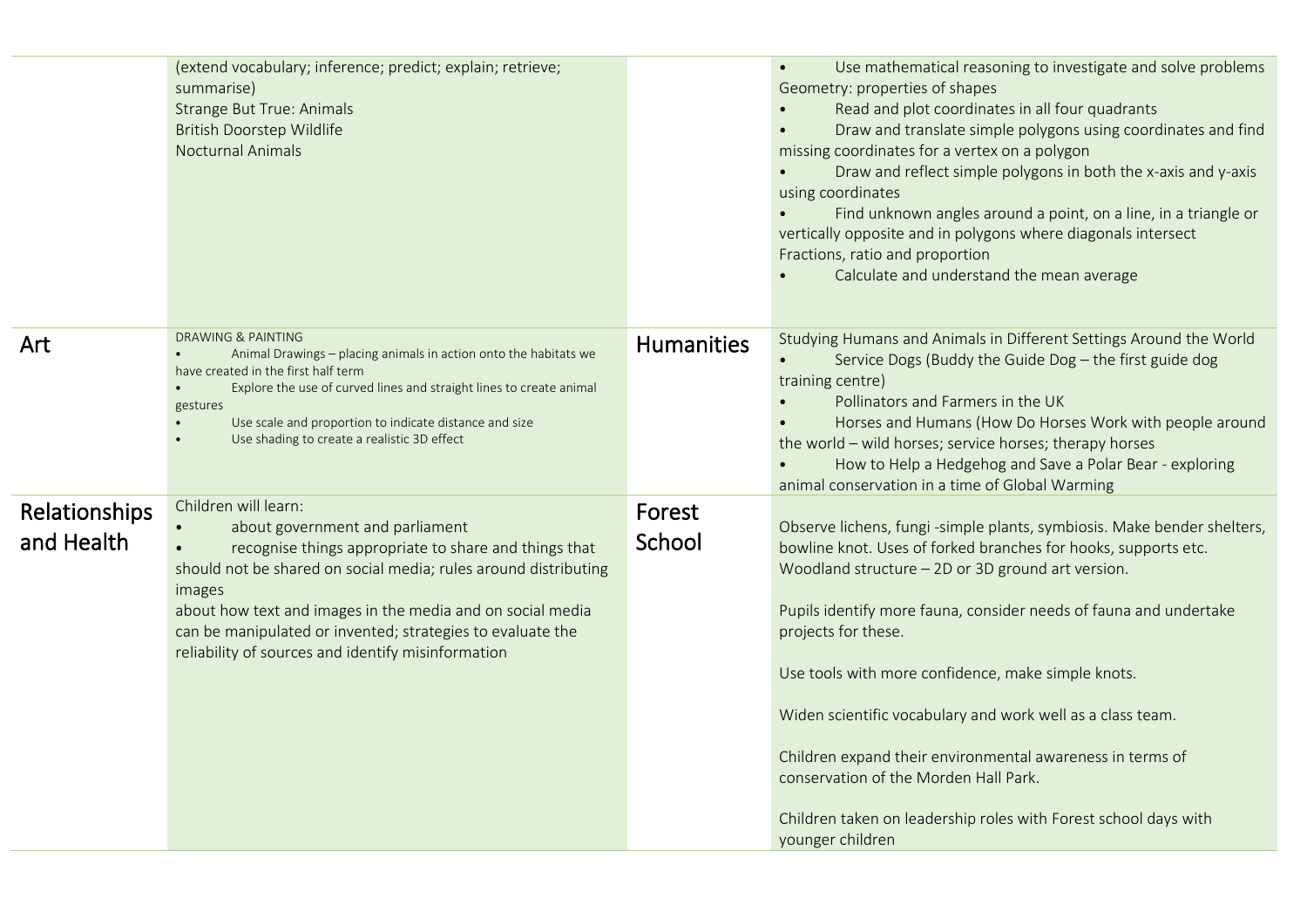| Design and<br>technology /<br><b>Woodwork</b> | Wood work projects connected in addition to projects<br>derived from pupil interests<br><b>Creating Animal Habitats</b>                                                                                                 | Science   | EVOLUTION AND INHERITANCE<br>Recognise that things have changed overtime and that<br>fossils provide information about living things that inhabited the<br>earth millions of years ago.<br>Know the process of fossilisation.<br>Explore the work of palaeontologist (such as Mary Anning<br>and Charles Darwin has developed his ideas of evolution).<br>Know what inheritance is and how it links to genetics<br>(offspring producing the same kind through reproduction).<br>How adaptation may lead to evolution.<br>Know how animals and plants are adapted to suit their ever-<br>changing environment.                                                        |
|-----------------------------------------------|-------------------------------------------------------------------------------------------------------------------------------------------------------------------------------------------------------------------------|-----------|----------------------------------------------------------------------------------------------------------------------------------------------------------------------------------------------------------------------------------------------------------------------------------------------------------------------------------------------------------------------------------------------------------------------------------------------------------------------------------------------------------------------------------------------------------------------------------------------------------------------------------------------------------------------|
| Religious<br><b>Studies</b>                   | Inspirational People<br>Pupils to research inspirational people for example Ghandi, Malala, martin<br>Luther King, Mother Theresa.<br>Pupils to complete a research project and presentation on their chosen<br>person. | <b>PE</b> | <b>SWIMMING</b><br>To develop confidence in the water. To enter and leave the pool safely. Be<br>able to answer questions about pool safety. Swims competently, confidently<br>and proficiently over a distance of at least 20m. Uses the stroke of front<br>crawl effectively. Begin to refine the technique of breaststroke and back<br>stroke. Outcome: To swim a width unaided in recognisable stroke.<br><b>FITNESS</b><br>Fitness Increase and improve in higher intensity, physical activity for<br>sustained periods of time. Apply skills to solve problems, individually and as<br>part of a team. Increase and improve on longevity of physical activity. |